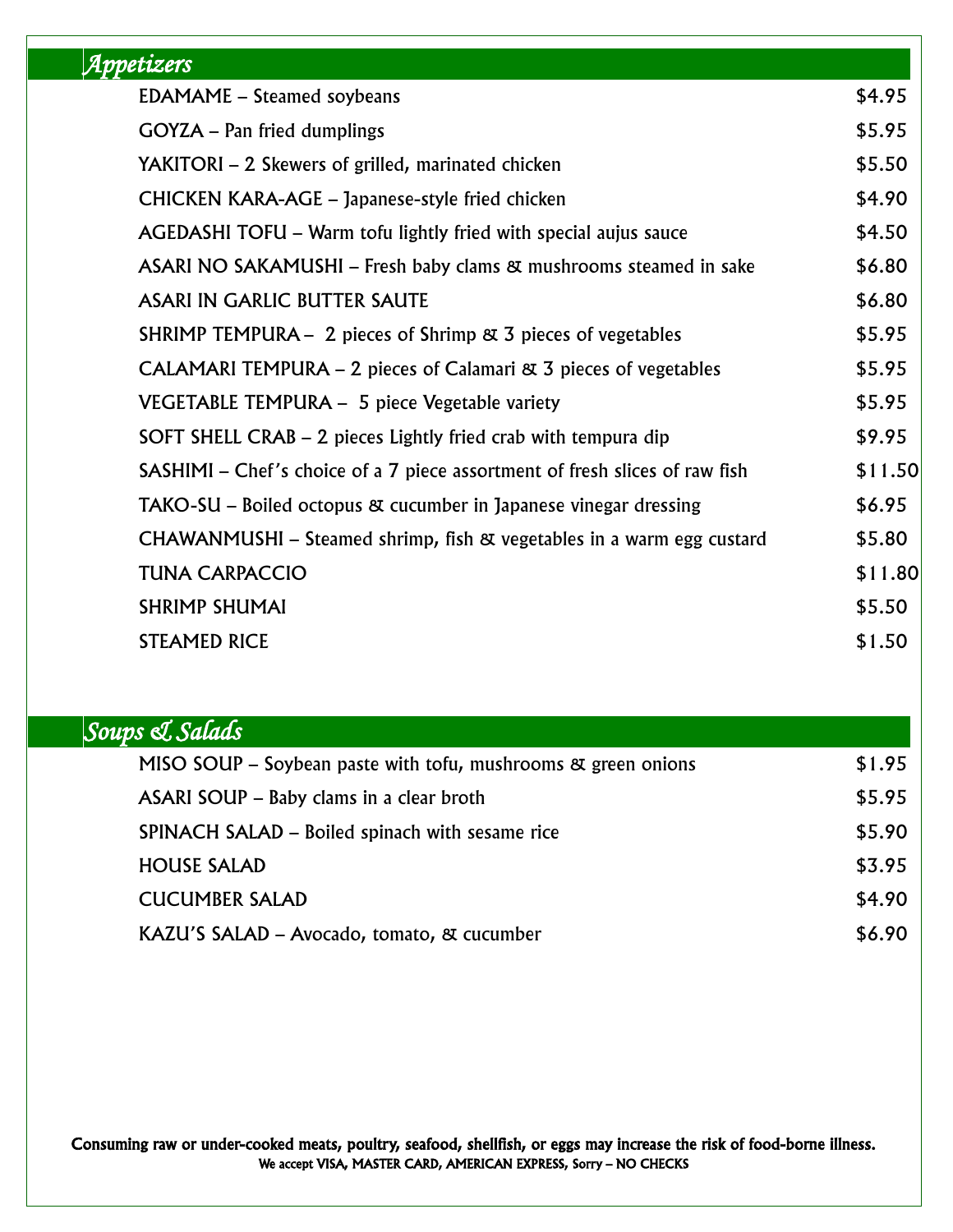|                | Japanese Dinners Includes soup salad & steamed rice                              |         |
|----------------|----------------------------------------------------------------------------------|---------|
|                | <b>SHRIMP TEMPURA</b>                                                            | \$15.30 |
|                | 5 Jumbo prawns & vegetables dipped in a tempura batter & lightly fried           |         |
| $\mathbf{2}$   | <b>CALAMARI TEMPURA</b>                                                          | \$15.20 |
|                | 5 Pieces of calamari & vegetables dipped in a tempura batter & lightly fried     |         |
| 3              | SHRIMP & CALAMARI TEMPURA COMBO                                                  | \$16.50 |
|                | 3 Jumbo prawns and 2 calamari dipped in a tempura batter & lightly fried         |         |
| 4              | SALMON TERIYAKI or SHIYOYAKI-Style (grilled with salt)                           | \$17.80 |
|                | Broiled Alaskan king salmon marinated in Kazu's teri sauce with fresh vegetables |         |
| 5              | SABA TERIYAKI or SHIYOYAKI-Style (grilled with salt)                             | \$16.50 |
|                | Broiled mackerel marinated in Kazu's teri sauce with fresh vegetables            |         |
| 6              | <b>CHICKEN TERIYAKI</b>                                                          | \$14.50 |
|                | Chicken cooked in Kazu's special teri sauce                                      |         |
| $\overline{7}$ | <b>BEEF TERIYAKI</b>                                                             | \$16.80 |
|                | Beef cooked in Kazu's special teri sauce                                         |         |
| 8              | YAKINIKU                                                                         | \$16.80 |
|                | Japanese-style barbecued beef                                                    |         |
| 9              | <b>UNAJU</b>                                                                     | \$17.90 |
|                | Barbecued eel over a large bowl of rice                                          |         |

## *Steak Dinners Includes soup, salad & rice*  10 NEW YORK TOP SIRLOIN \$19.50 Japanese style steak served with homemade ponzu soy sauce 11 TERIYAKI STEAK \$19.50 New York Top Sirloin grilled with Kazu's special teri sauce 12 GARLIC STEAK \$19.50

Top Sirloin marinated with fresh garlic

*Combo Dinners Includes soup, salad & rice*  13 BEEF TERIYAKI & SHRIMP TEMPURA \$16.80 14 SALMON TERIYAKI or SHIYOYAKI-Style & TEMPURA (grilled with salt) \$16.25 15 CHICKEN TERIYAKI & SHRIMP TEMPURA \$15.90 16 SUSHI & SHRIMP TEMPURA \$17.80 Chef's choice of 4 pieces of sushi, 3 pieces shrimp tempura & 6 piece California roll 17 SASHIMI & SHRIMP TEMPURA \$17.90 Chef's choice of 7 pieces of Sashimi & 3 pieces shrimp tempura

Consuming raw or under-cooked meats, poultry, seafood, shellfish, or eggs may increase the risk of food-borne illness. We accept VISA, MASTER CARD, AMERICAN EXPRESS, Sorry – NO CHECKS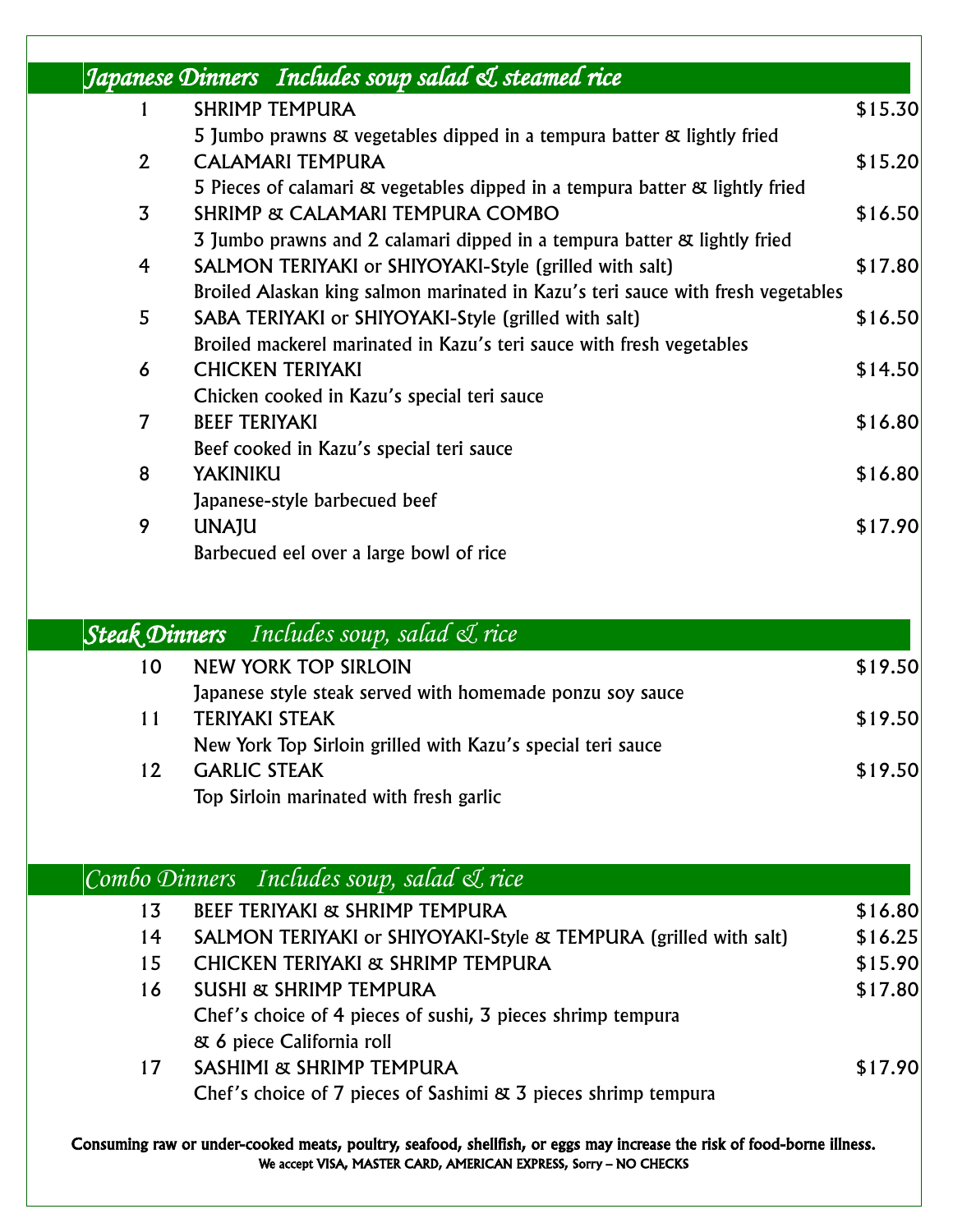|                                                                                                                                                                                            | <b>Japanese Box Combinations</b> Includes soup, salad <i>L</i> rice                                                                                                                 |                    |
|--------------------------------------------------------------------------------------------------------------------------------------------------------------------------------------------|-------------------------------------------------------------------------------------------------------------------------------------------------------------------------------------|--------------------|
|                                                                                                                                                                                            | 1) CHOOSE BETWEEN: CHICKEN, SALMON OR SABA                                                                                                                                          |                    |
|                                                                                                                                                                                            | 2) CHOOSE COOKING STYLE: TERIYAKI OR SHIYOYAKI (grilled with salt)                                                                                                                  |                    |
| <b>PRINCESS</b><br>18<br>19                                                                                                                                                                | Your choice from the above plus Sashimi, shrimp tempura and shumal<br><b>EMPEROR</b><br>Your choice from above plus yellowtail teriyaki, sushi, Sashimi,<br>shrimp tempura & shumal | \$19.50<br>\$23.90 |
|                                                                                                                                                                                            | Nabemono (Hot pot)<br>Includes soup, salad & rice                                                                                                                                   |                    |
| 20                                                                                                                                                                                         | <b>BEEF SUKIYAKI</b><br>Very thin slices of beef simmered in our homemade sukiyaki broth<br>served with oriental vegetables                                                         | \$15.50            |
| 21                                                                                                                                                                                         | <b>CHICKEN SUKIYAKI</b><br>Tender chicken simmered in our homemade sukiyaki broth served<br>with oriental vegetables                                                                | \$13.50            |
| 22                                                                                                                                                                                         | YOSENABE HOT POT<br>Variety of seafood, chicken, tofu & oriental vegetables simmered in                                                                                             | \$16.90            |
|                                                                                                                                                                                            | a clear kombu broth                                                                                                                                                                 |                    |
|                                                                                                                                                                                            | Hot Noodle Soup Includes salad & steamed rice                                                                                                                                       |                    |
|                                                                                                                                                                                            | "Udon" are thick noodles                                                                                                                                                            |                    |
| 23<br>24                                                                                                                                                                                   | <b>TEMPURA UDON</b><br>Delicious simmering broth with shrimp tempura, vegetables & noodles<br><b>KITSUNE UDON</b>                                                                   | \$10.80<br>\$8.50  |
| 25                                                                                                                                                                                         | Delicious simmering broth with fried tofu, vegetables & noodles<br>SPICY SEAFOOD UDON<br>Variety of seafood & noodles in Kazu's spicy broth                                         | \$11.50            |
| 26                                                                                                                                                                                         | <b>NABEYAKI UDON</b><br>Delicious simmering broth with shrimp tempura, chicken, fish cake, egg,<br>vegetables & noodles                                                             | \$11.50            |
|                                                                                                                                                                                            | Kaisekį Ryiori – Traditional Japanese haute cuisine                                                                                                                                 |                    |
|                                                                                                                                                                                            | Kaiseki Ryori is much an art form as a style of cooking and food preparation<br>If you appreciate culinary delicacies, you wull enjoy Kaiseki Ryori                                 |                    |
|                                                                                                                                                                                            | Chef Kazu will prepare a traditional seven course meal including fresh seafood<br>and may delicious Japanese specialties starting from \$55.00 per person                           |                    |
|                                                                                                                                                                                            | Please place order 2 days in advance for preparation                                                                                                                                |                    |
| Consuming raw or under-cooked meats, poultry, seafood, shellfish, or eggs may increase the risk of food-borne illness.<br>We accept VISA, MASTER CARD, AMERICAN EXPRESS, Sorry - NO CHECKS |                                                                                                                                                                                     |                    |